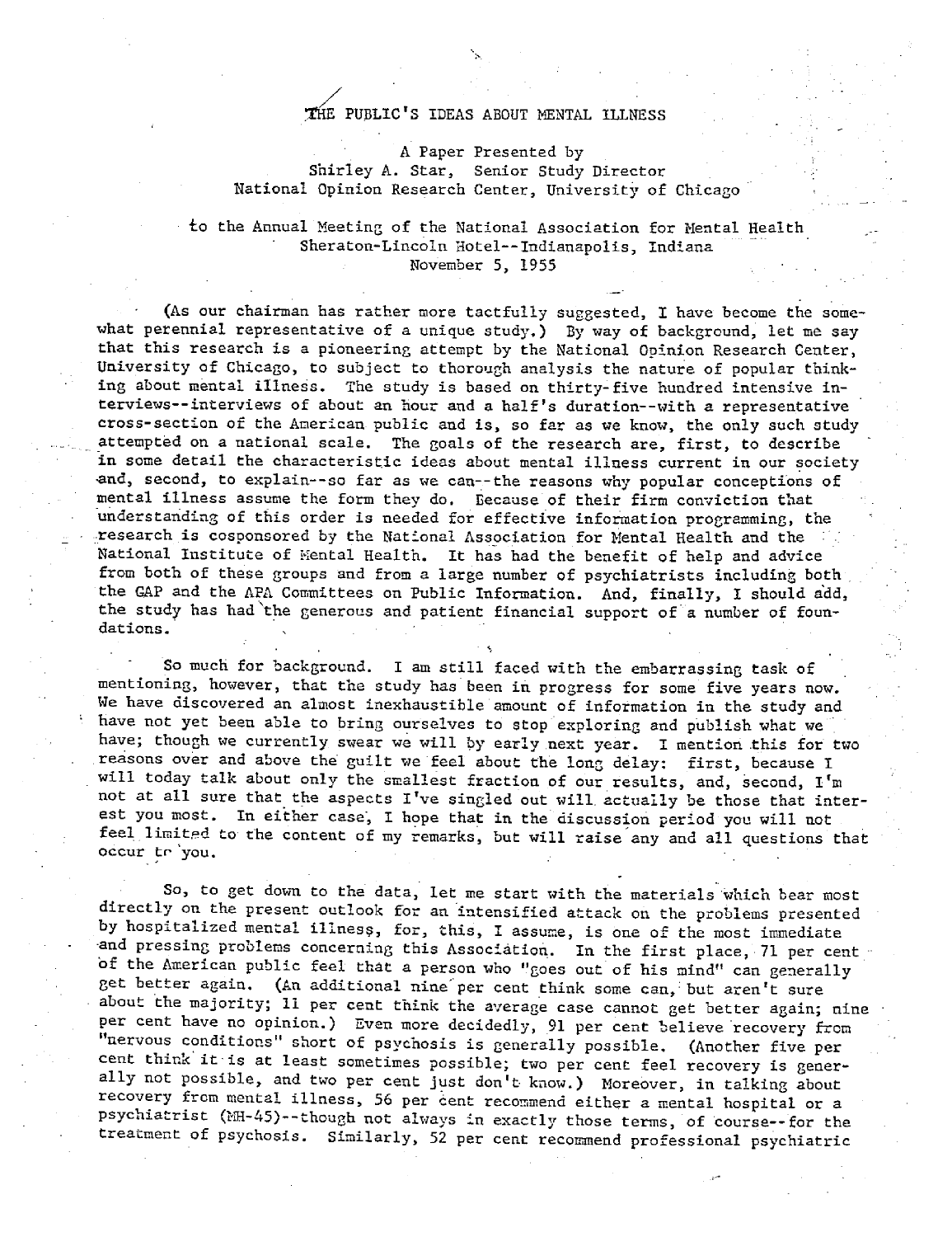**treatment for** '!ner~ous conditions" **{la-5).** When people **are asked** what they would do **if** somaone in their family started acting peculiarly--or, as **we** put it, "was not acting like himself," 63 per cent say they would turn to psychiatric facilities (NH-9)--somet:mes, immediately **(18)** ; **more** often, after the help obtainable from fasily, friends or general practitioners proves ineffecrive (45). If **we** put all these differing questions together, at one time or another 85 per cent of the American people gave this kind of positive support to psychiatric treatment (MH only=12). And, when we shifted from asking people about the treatment of mental fllness to asking **then ro** characterize the kind and severity of problem that a person should have before consulting a psychiatrist, the same general impression **emerges:** 5y far the largest group in the population--46 per cent--feels that treatment should be sought without delay, before problems **have** a chance to become **ser**ious, at the first occurrence of symptoms. (Next highest="due course"=18.)

 $-2-$ 

- -

**So,** on the basis of facts like these I think it is **fair** to say that the average American **adult knows** that mental illness can 5e treated and knows that its treatment involves special facilities--psychiatrists and institutions. I think **too,** it can be said that the average hnerican either **knows** that present facilities are not entirely adequate or will accept the **accuracy** of that statement if **it is**  authoratively presented to him. **Certainly** the bulk of the **public** knows or believes **that** the majority of psychotic **patients** do not, in **fact, recover,** regardless of **the**  theoretical possibilities. If we take only the 71 per cent who believe that a psy-<br>chotic generally can get better again, they divide into 32 per cent who feel that in practice most do not **get** well, nine per cent **who** say about half **get** well, 20 per cent **who say** most do, in fact, recover and **10** per cent who have no inpression of what **recovery rates** are like. **In** other **words only** a ftfth of the American population **believes** that most psychotics can aad do get better again, while two-fifths **feel** that most can, **but** don't. For **this** latter group, **the** story is **largely** a matter of "too little and too late." There is a general feeling that, **for** whatever reasons, patients do not reach treatment soon enough *and* that, once they do, present knouledge and facilities are inadequate to the task of treatment.

**Since we** were working on a national scale, we could not **know** the exact facil**ities available** to each person we talked to, and, consequently, did **not** ask any direct questions abour them, but, even **so,** roughly one person in **every fig?** volun- **teered** to us comments about the shortage of psychiatrists or the need **for** more re**search** or the inadequacy or insufficiency of hospitais in their areas. And **when we**  told people something about the size of the problem of mental illness in the United States--1 think **we** said that "one out of **every** ten people in the United States will have some kind of mental **illness** or nervous condition in the **course** of their lives" and that *"over* half the hospital beds in the country are occupied by **people** who are mentally ill1'--and asked them what should be done **about** a problem of this size, over half (52%) the people who weren't simply stunned by the enormity of the problem (13) or resigned to the status quo **(5)** answered in **terns** of improving facilities (T=43+10). The main things they said were: 'More hospitals"; "More-adequately staffed hospitals"; "More psychiatric clinics" or some form of less-expensive psychiatry; "Tncreased research to learn **more** about the causes and treatment of **mental** ' chiatry; "Increased research to learn more about the causes and treatment of mental \<br>illness" and "Increased subsidies or whatnot to expand the number of psychiatrists illness" and "Increased subsidies or whatnot to expand the number of psychiatrists '<br>available." And all of the many studies that have been done in separate localities-a particular city or a state and so on--pretty well support this picture. To cite just one, a recent **survey** of the adult popvlation of New Jersey--a study, incidentally, financed by that state, to its everlasting credit--found 63 per cent agreeing with the statement that "There are not enough doctors or hospitals in New Jersey to **give** proper care **and** treatmen: to **all** the people in this state who are mentally ill today."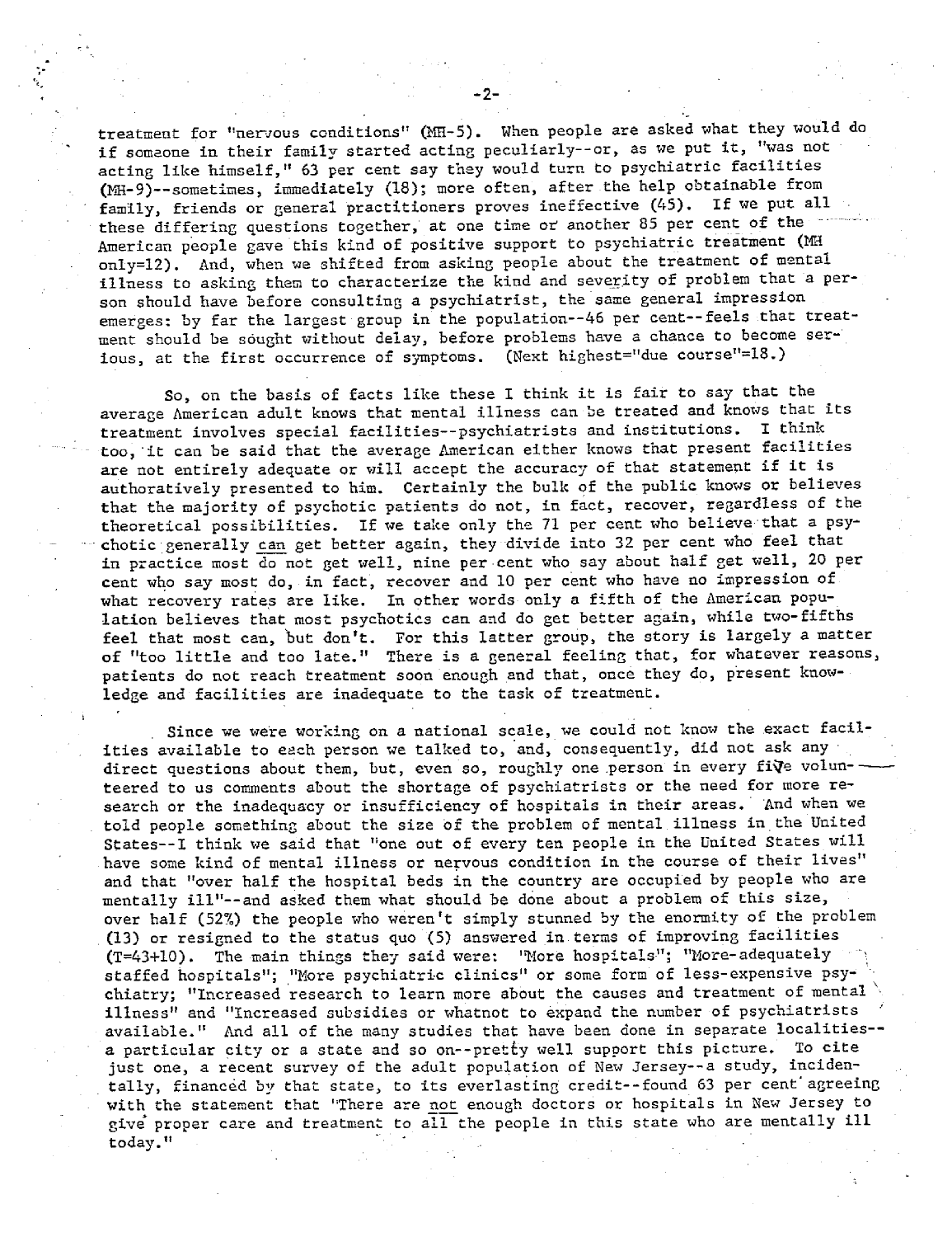Now I certainly don't want to dismiss findings like these. Quite the contrary, I started with them just because they are important. They tell us that on one **very vital mental** health front--the task of mobilizing community facilities for the more effective treatment of mental illness--there is already a good measure of **public** acceptance which can probably be still **further increased. 1** don't **say** it is whole-hearted; I don't say it **is** enthusiastic, but I don't see **how we** can deny **that the** majority **of** the public now **recognizes the need** for treatment facilities and will, however reluctantly, go along with expanded public programs in this area.<br>Rut, it seems to me that the mental health movement aims at accomplishing a

good deal more **than** simply **managing** to do better what we now do in any case--to increase facilities at a rate sufficient to cope **with** the ever-increasing case-load or even to increase substantially **the** percentage of **recoveries among** hospitalized cases. And, **when** it cones to these more amtitious and **long-run goals, the** doing **of**  things that are not **routinely** done now--say, as a minimum, **earlier** case-finding **and**  detection, earlier referral **and** earlier treatnent or, as a maximum, actual **pre**vention of mental illness and positive promotion of mental health--the data I've cited are not only irrelevant, but they are most likely misleading. There is, as I'm sure you all know, **a** famous **old** recipe for rabbit **stew which** begins, "First, catch your rabbit." Now the catch, when people say that a person with a mental illness needs professional psychiatric care and **that,** ideally, treatment should be **sought** as soon as the first symptoms occur, is much **the** same thing: they know something of how to cook a rabbit, if they ever encounter one, **hut** they are not prepared to recognize one if it bit them, much less to catch one.

I'm talking pretty loosely for a sober research report on a serious problem, but this does bring me to the heart of our study. For, even though I've just given **you some results bearing on the question of whether people know what to do once they** know that they have a case of mental illness to contend with, our primary focus of interest has Seen on that logically-prior questlon represented **by** the qualification, Itonce they know **they** have a case of mental illness to *deal* with." **In other words, we** have **been** concerned with hoe people define for themselves what mental **illness is,**  how it differs **from** other fom,s **04 human** Lehavior, **how it** develops **and** how it is to be recognized when it **occurs.** This is an **area** where **we** are dealing **less with** what facts people know than what beliefs they adhere to, and it is here, in my judgment, that mental health education as distiact, perhaps, from mental health action encounters its thorniest problers.

**So** let me **revlew** for **you briefly** tte **main results** of **this part of our** stu2y and the problems they highlight. Actually, each interview began by asking the person to describe for us what *he* meant by mental illness. We asked, "When you hear soneone say that a person is 'mentally-ill, ' **what** does **that** nean to **you?"** Most people have great difficulty verbalizing at all about the concept, but, with the help of additional questions like, "What is a mentally-ill person like?" or "How does a mentally-ill person act?" or "What does a person do that tells you that he is mentally-ill?", almost everyone can, ultimately, be led to talk in terms of characteristics of the mentally-ill or the traits and behaviors by which such per**sons** might *3e* recognized. From their descriptions, it appears that just about half the public equates mental illness with psychosis, although, of course, most people would never use **this term.** But, generally, they-speak of **the** mentally-ill as being "insane," "crazy," "nuts," "out of their minds," and attribute to them such characteristics as unpredictability, impulsiveness, loss of control, extreme irrationality and legal incompetence; or such symptoms as violent behavior, incomprehsible **talk,** delusions or hallucinations.

**-3-**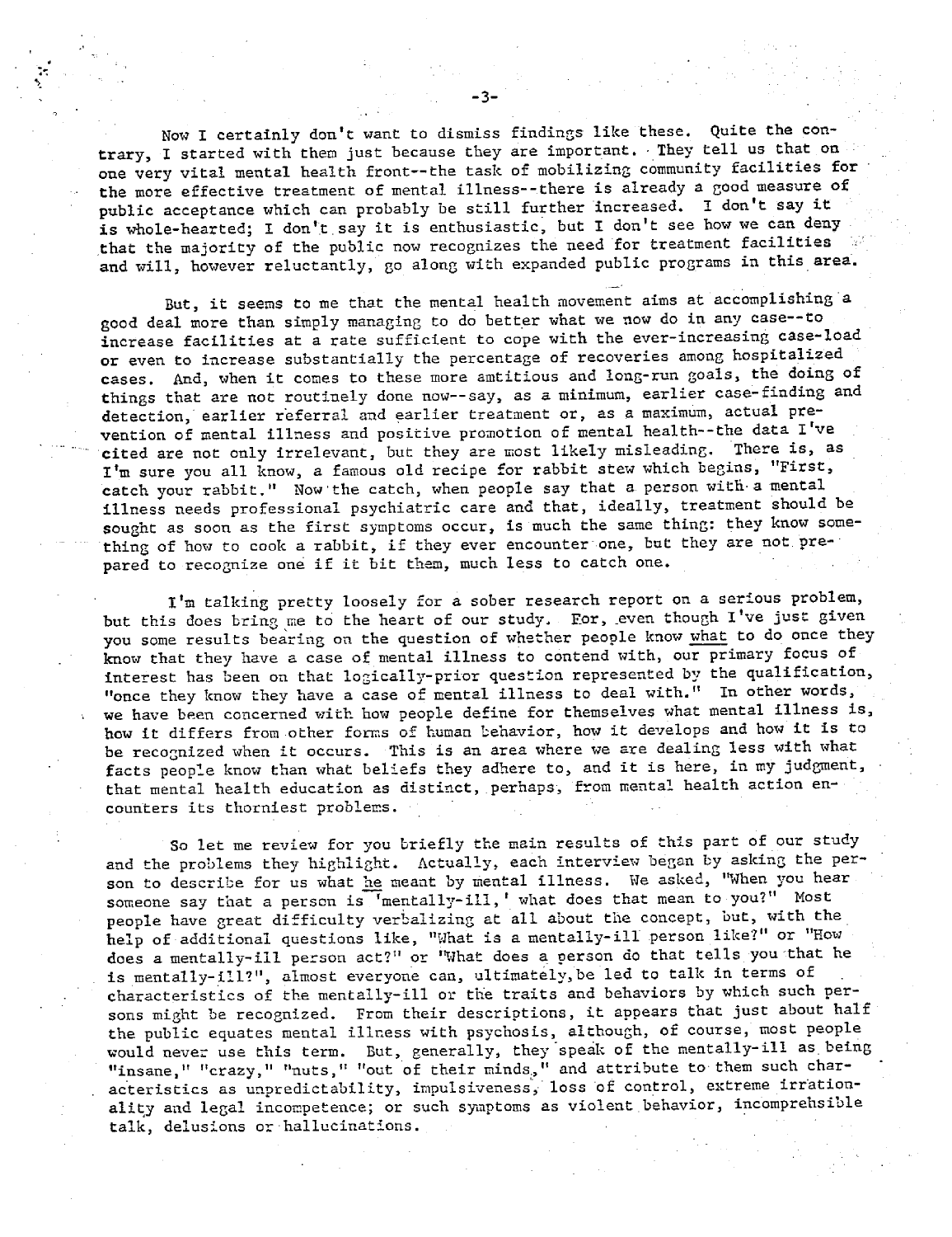For slightly less than half the public, initial reactions to the meaning of mental illness include reference to the **area** of **neuroses** or to emotional and personality disturbances, generally. But **the** omission of less extreme manifestations from the concept of mental illness by the larger segment of the public cannot be taken entirely at face value, however, for when we ask, very specifically, whether everyone whc is mentall>-: ill is "insane" or "out of his mind, I' **the** majority answer is "No." The key term in this nonpsychotic mental illness syndrome is "nervousness," and, in one way or another, about two-thirds of the public recognize the kind of d, in one way or another, about two-thirds of the pastral area of the others that sturbances of mood, or conceptions.

At first **sight,** then, it appears that a najority of the American public **does**  distinguish, roughly, between "insanity," on the one hand, and "nervous conditions," on the **ocher.** If this conclusion were correct, public knowledge of the **meaning of**  mental illness and application of this term to human behavior could be regarded as roughly approximating professional usage. The fact is, however, that though people **can** be pinned down to **this** more **inclusive** definition of **mental** illness by explicit questioning, they seldom stand by it. That is, whenever people are encouraged to questioning, they seldom stand by it. That is, whenever preferences of the term, <br>talk about mental illness, without being pressed for their definitions of the term, they tend to slip into a usage which corresponds to their original spontaneous<br>identification of it with psychosis. Thus, for example, people will say that a **"nervous** Sreakdown" canzot be regarded as a **nental** illness, because a person can **have** a nervous breakdown withour **being** "out of **his** mind," *even* **though** he has just said that there are other mental illnesses in addition to "insanity." For people who, in defining mental illness, distinguished the non-psychotic forms as those which, in contrast to the psychoses, are temporary and easily recovered from, can also assert that a <sup>n</sup>nervous breakdown" or some other illustrative form of behavior lso assert that a <sup>n</sup>nervous breakdown" or some other iffustivative form of semi-re**from. 2** 

In a different way, a similar sort of paradox emerges when people are asked to apply their concepts of **nental illness** to a series of descrrptions **of six** persons. With the help of psychiatrists, we developed **descriptions** of a paranoid, a **simple** schizophrenic, an anxiety neurotic, **an** alcoholic, a campulsive-phobic per**sonality** and an instance of childhood behavior **dlsorder.** To give you **some idea of**  the quality of **these** descriptions, let me read **one** of then:

Now I'd like to **describe** a certain **kind** of person and **aslc**  you a few questions **about him.. .I 'm** thinking of a mzn--let **'s** call he a few questions about him... I m thinking of a man water that any body, and be's **sure** that everybody Is agacnst **him. Sometimes** he thinks and he's sure that everybody is against him. Sometimes he thinks that people he sees on the street are talking about him or following him around. A couple of times now, he has beaten up men who didn't even know him, because he thought that they were plotting against him. The **at5er** nizht, he bqan to **curse** his **wife** terribly; the him. The other night, he began to this was the wasworkin~ a~ainst him, too, just like **everyone** else.

**For each** of the persons described, people were asked to indicate whether anything  $\mathbf{w}$ as wrong, what was wrong, what could have caused whatever was wrong, and whether the person should or should not be regarded as mentally-ill. Well, when people stop talking in the **abstract, and** come down **to** individuals, in **whom** they can often perceive **tendencies** thzt they **see** In themselves and **others,** there is a remarlcable **in-**  ceive tendencies that they see in themselves and others, there is a remain<br>ability--or unwillingness--to recognize mental illness. Of the six persons des-<br>critically ill by

-1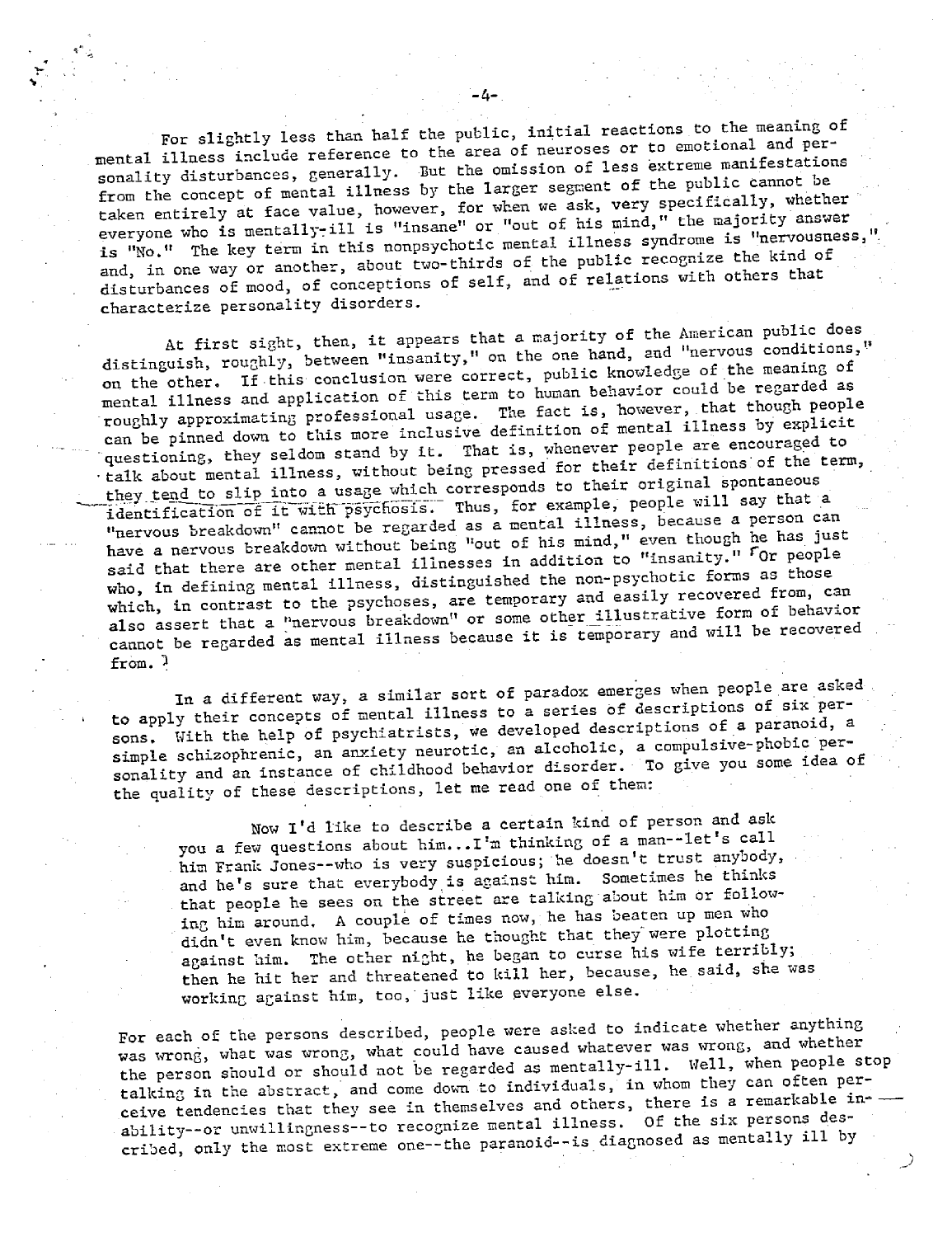**anything** like the rnalority of the public. The exact figures **here may** interest 70u. **They are:** 

| Paranoid             | - 75% |  |
|----------------------|-------|--|
| Simple schizophrenic | 34    |  |
| Alcoholic            | 29    |  |
| Anxiety neurotic     | 18    |  |
| Disturbed child      | 14    |  |
| Compulsive-phobic    |       |  |

Even **when the** person we described corresponded rgther closely with **the** images of mental illness **that:** people had given us, **the** tendencjr **was** for these same people to reach out **for** reasons **why** that hypothetical person should **not** be classified **as** mentally-ill, rather **than** to accept **the** implications of their original **defini**tions. For instance, we described the anxiety neurotic as "nervous"--tense, anxious, irritable **2nd** insecure, and this **was, of course,** the **exact characterlzatioo** of a non-psychotic mental illness which many people had previously given us. Well, when we take only the people who described this kind of anxiety syndrome as mental illness, we still find only 20 per cent of them saying that our particular instance of anxiety neurosis is mentally ill (vs. 15).

In effect, then, we have a situation in which people generally started by saying that there are all kinds and degrees of mental illness and ended by denying or failing to recognize that anything short of the most extreme manifestations is a mental illness. When we look at our data for an explanation of why this should be (and let me **say,** parenthetically, **that we** firmly believe that it is not to be explained as human capriciousness, mass stupidity or any such dismissing epithet), we find that there are a number of principles people rely on in trying to decide we like the there are a homogeneous of **permitted in the contract of the set of the set of the set of the set of the set of the set of the set of the set of the set of the set of the set of the set of the set of the set of** discussion at this point centers around the nature of rationality, self-control and normalcy, generally, with some **side** excursions into **such** questtons as the difference between the physical sad **the** mental. Since tine is short, **1** will **hew to**  the main line in this presentation.

**fn** practice, people **mske** it clear **that** they do not **generally** regard **behavior**  as proof of nental iilness, ualess three interrelated conditions obtain. First **of all,** they look for a **Lreakdown** of inrellecr, an almost complete loss of cognirive functioning or, in short, a loss of reason. And so, in explaining why a particu**lar exanpie** is not mentally ill, they frequently say things Like, **"A** lot of people **who** are nervous, their minds **are** as **good** as **:bey** ever **was1'** or "She lcnows what she is doing, so her mind can't be affected." Second, people expect, almost as a nec**essary** cansequence of this **loss** of rationality, that **the** behavior called xental illness must represent a serious loss of self-control, usually to the point of dangerous violence against others and certainly to the point of not being responsible for one's acts. Here people say an example is mentally-ill because "He isn't in control of himself" or because "He's getting dangerous for the people who live *with* **him," QT someone** else **is** not mentally-ill because **"He** isn't doing things he shouldn't: **be** doing" or **because "Be** isn't really out of control--he **could** stop acting that way if **he** wanted **to.''** 

**Finally,** people feel that, to **qualify** as mental Illness, behavior should **be**  inappropriate--that is, neither reasonable nor expected under the particular circuxstances in which the person finds **himself.** What this amounts to **Is that** as long as **a person's behavtor** can be viewed as **logical,** mottvated or determined, people fegl they can understand it, especially if it is **an expected,** predictable **way** of feel they can understand it, especially if it is an expected, predictable way of<br>behaving in a particular situation. And this is so largely the dominant view of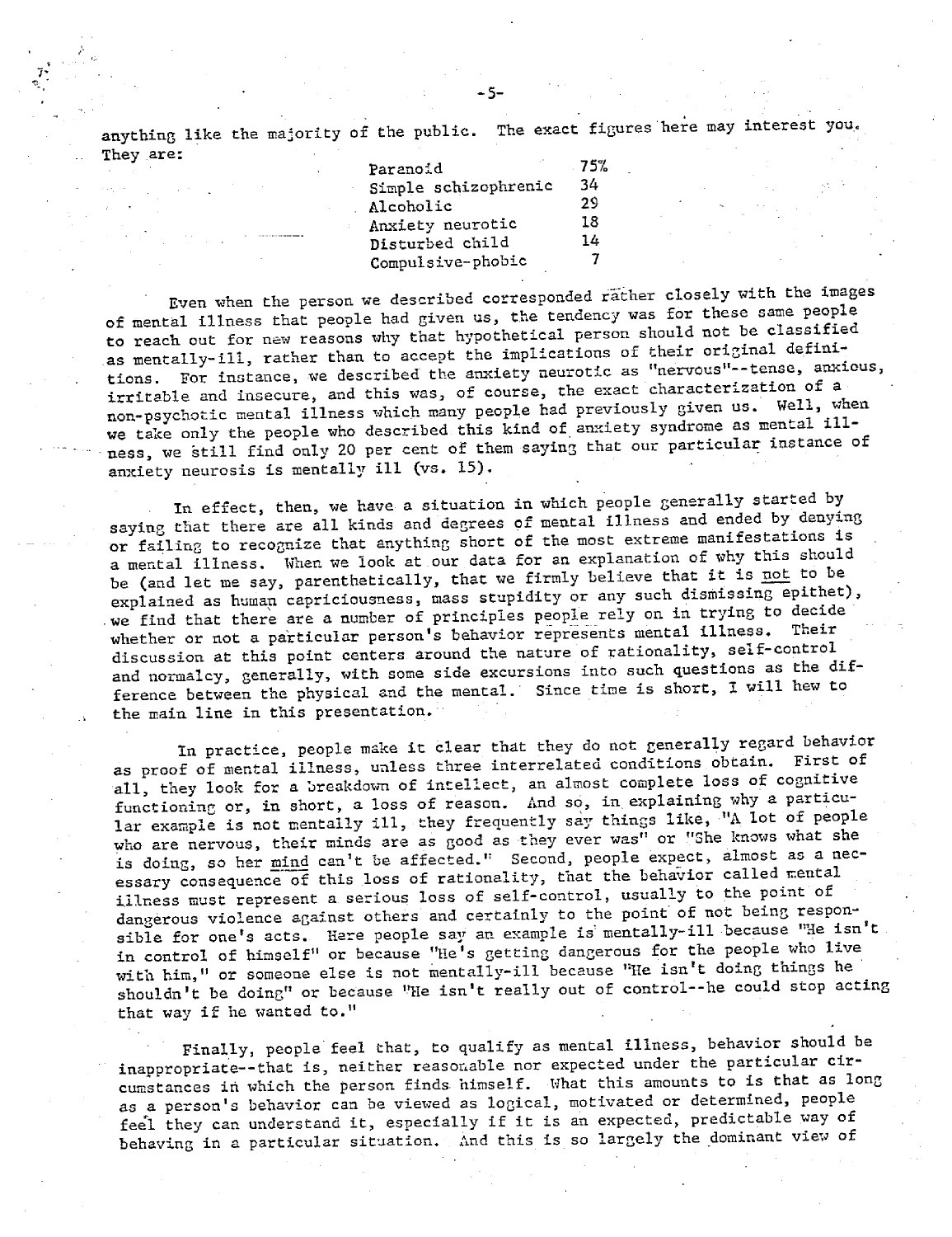the roots of human behavior, that people tend to assume, look for and find rational, understandable causes of even extrenely deviant behavior. Perhaps a few examples will help **to** clarify what **1** mean. Talce, for instance, the paranoid whom **we** described as suspicious, distrustful and **acting.** quite hostilely and violently toward others: the most frequent **way** of accounting for **sach** a person is to assume **that** at some.time in his life he **has** genuinely been a victim of injustice, persecution or mistreatment to **which** his reaction was, at that tine, at Least, a logical, understandable response. Or the schizophrenic girl, who is described as withdrawn and apathetic, is almost always perceived as not conditioned to sociability. Either her parents did not teach her to like people, failed to "push" this rather backward child into social activities to counteract her withdrawing tendency, or for one reason or another, **severely Limited** her socizl contacts; or else it must 5e that something about her--her appearance, talents or personality--ied to rejections and rebuffs in social relations, which taught her to avoid them. Or, take the girl who is described as compulsively checking her gas and door and phobically avoiding elevators: almost always, her behavior can only be explained by referring to experiences which involved these elements--she **has** learned this behavior from experiences - in **fires,** thefts, **elevator** accidents.

The significant thing about all these explanations, as well as other kinds which attribute problematic behavior to willful misconduct or to physical illness, The significant thing about all these explanations, as well as other kinds<br>which attribute problematic behavior to willful misconduct or to physical illness,<br>is that they represent people's usual attempts to make the behav telligible to themselves. And, as long as the behavior can be made intelligible,<br>the tendency is not to regard it as mental illness. So, people frequently say things like, "He must be mentally-ill, because I can't think of anything else that would make him act like that" or "It doesn't have to be mental illness--it might just be his parents didn't raise him right."

**Now, all 05** this, **1** am sure, has a most famrliar sound to all of you, and not just because I have been giving this kind of talk **for several** years now. It is, **of course,** about the same set of rcoral norms **and premises** about man and his **nature** that underlies all of our legal codes, governing who shall be held responsible and punished for his acts and who shall be exempt from punishment by reason of insanity. Or, in other words, it is an expression of an internally-consistent, rather wellorganized, morally-grounded view of human nature and of human conduct that is deeply engrained in Western civilization.

According to this view of man, rationality and the ability to exercise selfcontrol are the cent~al, **basically** human **qualities. Prom** this, it follows **that** the normal person is rational, he is able to control himself and is responsible for his acts, and his acts are reasonable--appropriate to the circumstances in which he finds himself and intelligible to others in the light of those circumstances. Given this view of normalcy, it follows quite consistently that if mental illness represents the loss of noxalcy or **its** opposite, **it** must **necessarily turn** out to be a rather **extreme** form of **psychosis.** 

**Given** this orientation, **ft** also Follows that **mental** illaess is a very threatening, fearful thing and not an idea to be entertained lizhtly about anyone. Emotionally, it **rspresents** to people loss of what they consider to be **the** distinctively human qualities of rationality and **free** will, and there is a kind of horror in dehumanization. As both our data and other studies make **clear, mental** illness is something that people want to keep as far from themselves as possible. I would particularly call your attention to a study **being** done under the direction of Dr. John A. Clausen of NIMH which, as one of its phases, examines the process by which the wives of hospitalized mental patients actually came to **define** their husbands as mentally ill. Much more than our stories about hypothetical people can, his results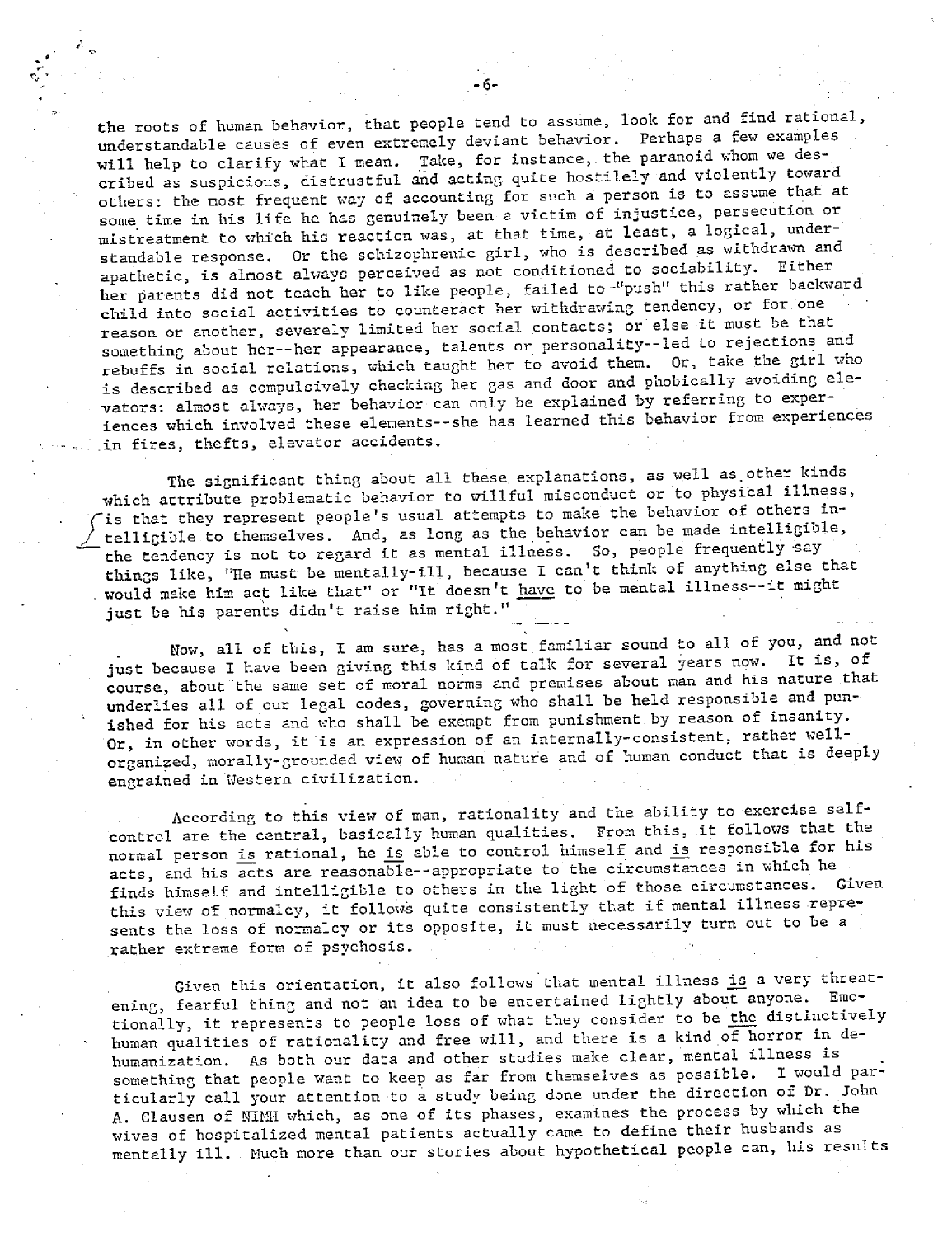underscore the extreme reluctance to conclude that the husband's behavior must signify mental illness, the many alternative explanations which these wives clung to as long as they were at all tenable, and the way this denial can, in extreme instances, persist even throughout the period of hospitalization.

As for our data, the very fact that so many people recognize the need for professional facilities to care for psychotics--a fact which I cited earlier in a more positive context--is at the same time an expression of this desire to disassociate themselves from mental illness. That is to say, the typical psychotic patient is viewed as dangerous by more than two-thirds (69+6?) of the American public and, more for this reason than for considerations of treatment, about the same proportion feel that all psychotics should be institutionalized. The interesting thing is that when people make clear what it is they mean when they say psychotics are dangerous, it turns out that they are not primarily or exclusively thinking in terms of physical violence. Running through what people say, there are, more frequently, expressions of the kind of anxiety generated in people when they are forced to deal with persons who have lost their crucially human qualities, persons whose behavior can neither be understood or controlled by the means which are applied in every-day interpersonal relationships. Over and over again, the element of "danger" is described in terms of the psychotic person's being unpredictable, irrational, and not responsible for his acts. He is dangerous, not so much because of his overt acts, but because-to quote some typical responses--"You never know what they are going to do" or "They might do anything," and this very uncertainty constitutes the real threat.

In a very real sense, too, people view a psychotic illness as irremediable, despite the fact that, as I indicated earlier, most people say psychotics get better again. But, when we look at it more closely, the most frequent position is that, though they can get better again, they can never again be the same. In fact, only a third of the American people believe that psychotics can generally recover again to a point where they will show no signs of their former illness, whereas 37 per cent believe that most will always show signs of the illness. (This last group, of course, is exclusive of the 11 per cent who do not believe any degree of recovery is possible and who, by definition, would also feel that they continued to show signs of illness. The remaining 19 per cent of the public are in varying stages of doubt about whether recovery is usually possible at all or, if so, to what extent.) We failed to ask exactly what these stigmata were that the recovered patient would always bear, but if I had to venture a guess or an interpretation, I would say that the very presence of a former patient reminds people of the existence of a threat they would rather forget, and the resulting disquietude is attributed to something about the ex-patient. And, again in a very real sense, given people's premises, there is something different about the patient. He is a kind of skeleton at the feast who has, in having become ill at all, exposed a potentiality, which he, at least, can never thereafter deny and his presence makes everyone too acutely conscious of it.

It certainly seems to be something along these lines that accounts for the fact that 60 per cent of the American people indicate that they would not feel or act normally toward an ex-patient, even if they did not learn this fact about him until after they had known him for a while without noticing anything wrong with This group indicates that they would be afraid and would feel a kind of unhim. ease and uncertainty in dealing with him quite akin to their feelings about the dangerousness of psychotics. Knowledge of the fact of his former illness introduces for the majority of the public, a precariousness into the relationship: people feel, as they put it, "a dread that they might go off again" or "unsafe, not knowing when it's going to happen again" and, as a result, prefer to avoid contact or, if in it, would act awkwardly and unnaturally in their efforts to avoid what they fear.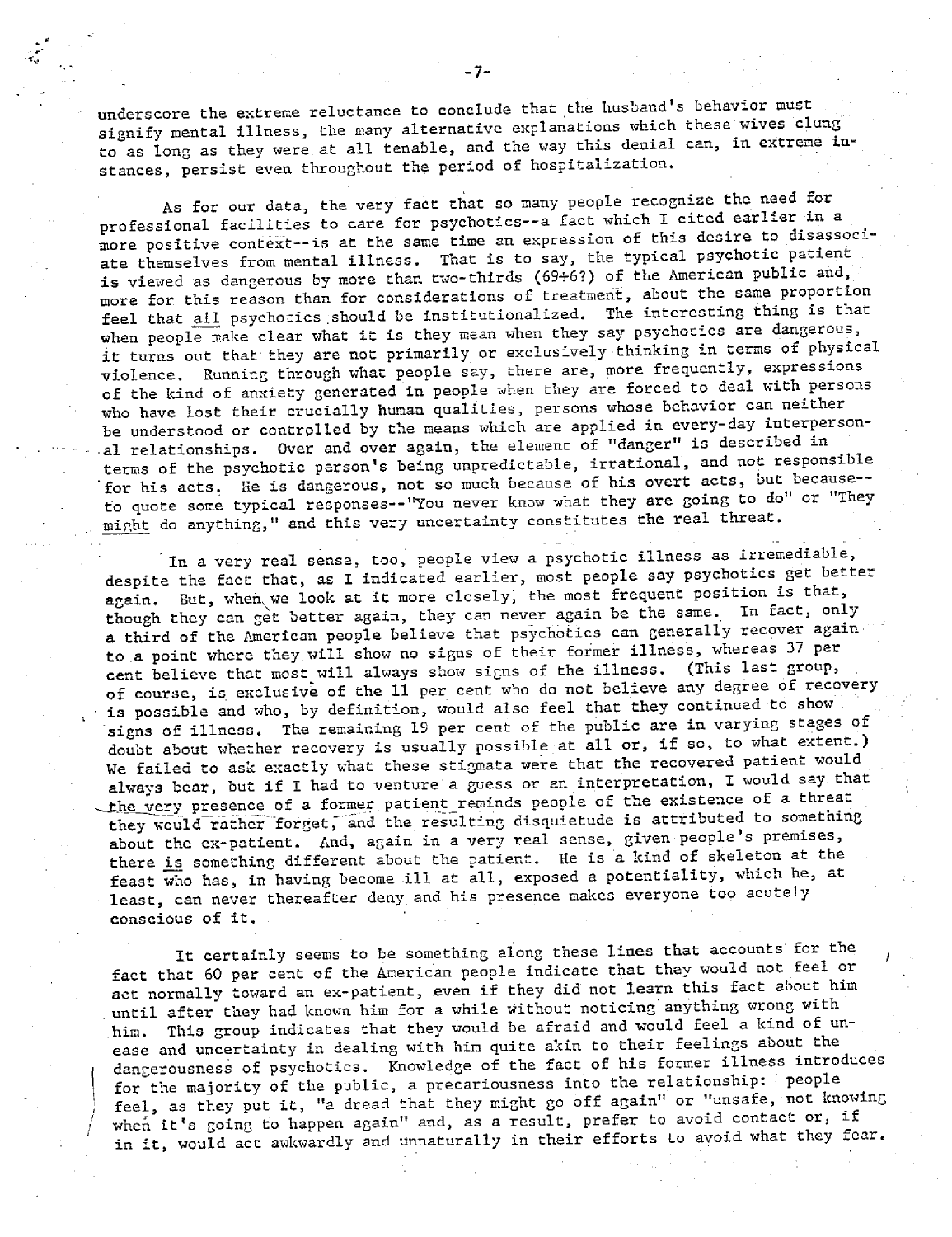Again, in people's own words, "The very thought of their having been insane would always be with me, I'd always be thinking about it and feel I had to be cautious in anything I might say or do." Or, "I'd be careful not to say anything that might disturb or irritate her." **And,** a1:hough some **38** per cent **of** the public deny that they personally would respond like this, only 15 per cent believe that freedom from such reactions would be typical of the general public.

This complex of **attitudes** toward psychosis is, I suppose, the sort of thinc people **have** in mind when they **talk about** a kind of atavistic fear. Certainly, the **attitudes** go beyond **any** set of rational considerations we can uncover. Take, for **instance,** people who **said** that **most** psychotics **can recover** completely **with** no **signs**  of their former illness and that most psychotics aren't dangerous in any sense, even when ill. Then why should it be that two-fifths of this group still feel the same hesitancy, fear and discomfort at the idea of associating with an ex-patient that I have **just** described? **It is true** that this fisure is a good deal loner than **that** for the other extreme of the population--people who believe recovery is generally impossible and that psychotics are usually dangerous--where the distrust of the ex-patient might be viewed as a **reasonable** outcome of beliefs **that** he **is not** really **or** ~ikolly cured and is dangerous when ill (79). But there still remains the question of what **bothers** the people who say nothing **about** psychosis that **mizht explain** their **fears of the** ex-patient. It is just the **evidence** of such paradoxes **as** these which lead **us to**  feel that the totality of the many different kinds of data we have all points to a ?b **very** basic and widespread fear, **however** btlried-it **nay** *be--a* fear in each individual that he too may be overwhelmed by irrationality--and a consequent withdrawal from hat he too may be overwhelmed by irrationally--and<br>nd avoidance of anything that activates that fear.<br>\*\*\*

Where this leaves us today is something like this: on the one hand, there **is** an old, socially-sanctloned, **well-established** set of views which suppcrts the identification of mental illness only with violent, extreme psychosis and, within **this conzzxt** of **ideas,** nen:al illness **emerges** more or **less** as **the ultimate** catastrophe that can befall a human being. This is the orientation people are using when they deal with or think about other individuals or human behavior generally and when they respond emotionally to the term mental illness. On the other hand; ours **fs** a literate, educated population, and they have encountered in tke various channels of inforraation a rather diffezent polnt **of view. dccordtng** to this **doctrine, and it** is usually presented as a fact rather than as a **pofnr** of **view,** all manner of emotional disturbances **beLong** within the eeneral category of mental illness. **So,**  when we ask people to consider abstractly and intellectually, the question of just **what** mental illness **is** supposed **to** cover, it is **this** modern definition that they **give** us. **We** are, in other words, in a period of transition **in** which the modern definition of mental illness has been rather widely disseminated without anything like an equal acceptance of **c5e** point of view about **the nature** of **mental** illness **and about the** roots **of** human personality **and** hehzvior **which** lies back of this **usage**  of the term. **It** is a definition which people simpljt **cannot** work wirh in practice within the context of their fundamental beliefs about human behavior. Most people **simply don't** try to; once having stated the definition in **answer** to **our** questioning, they thereafter revert to their own more familiar way of thinking. The people who do try to reconcile the two usually end up with some dilemmas and awkward compromises; for instance, the most common reconciliation is to assume that mental illness<br>is also a term referring to a variety of character defects--that is, to disapproved **behavior** fur which the indivtdual is held **ncrally** responsible. People **who arrive**  at this position say things like, "I wouldn't say he is mentally-ill because maybe the poor fellow can't help being like that" or "He could overcome those feelings if